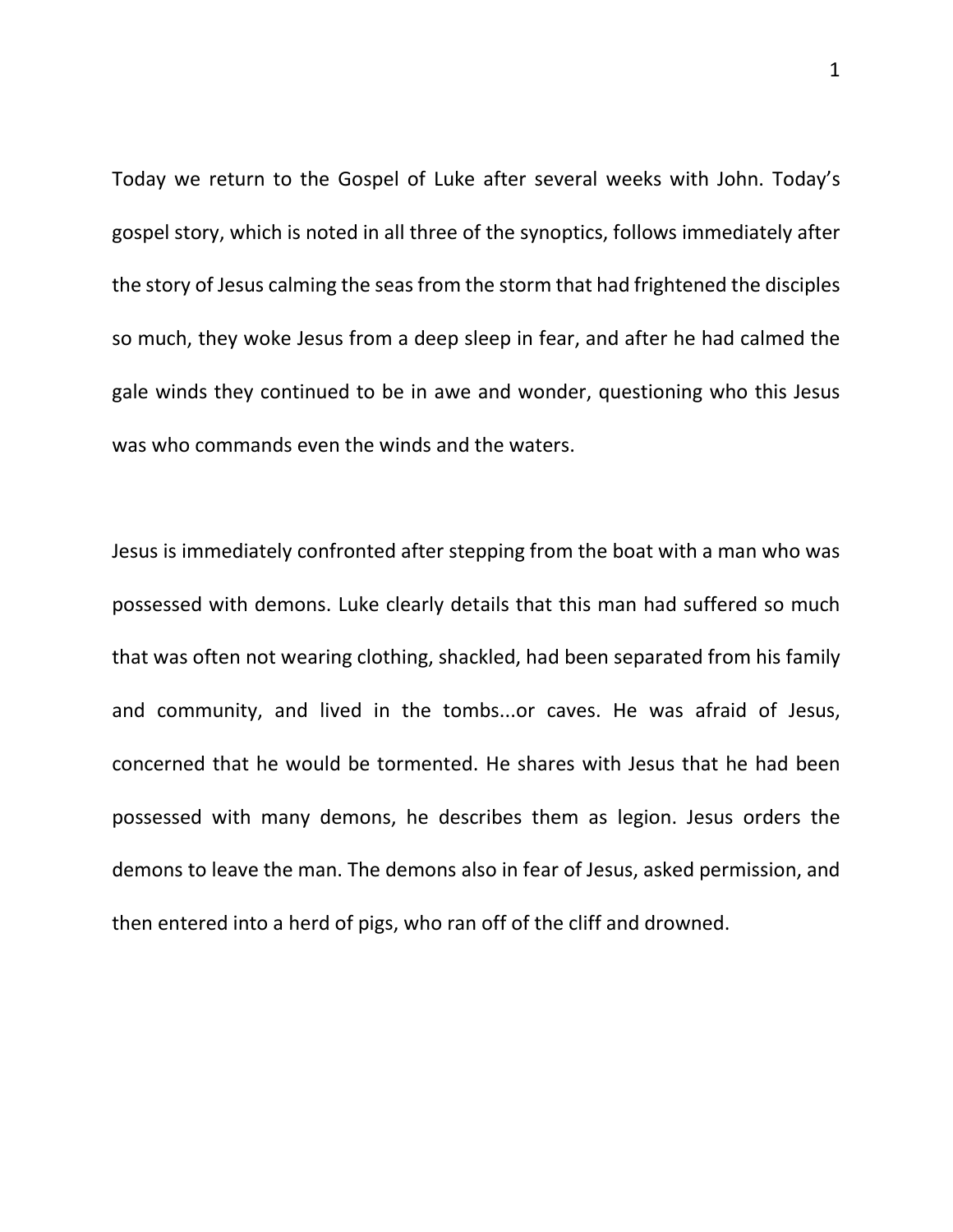The community when they heard they story were afraid, so much so they asked Jesus to leave... the man Jesus had healed begged to stay with Jesus, but Jesus instructed him to return to his home, share his story of what God has done for him.

Ok, we all know this is the script for dozens of sci-fi fantasy horror movies.... you know those stories with the creepy music, that creates a level of fear that keeps you on the edge of your seat. This passage, needless to say, is all about fear.

What we can understand from this Gospel is that the people were afraid. They were more afraid of Jesus, and his power to heal the possessed man and to calm the storm, than the demons or possessed man himself, they did not appear to be surprised of losing their livestock, probably a common problem of getting lost or stolen by the occupying Roman Empire, dying to famine, or disease.

We might ask, of the people in this story and of ourselves, do we fear trusting in God more than the demons we face daily.

All of us at some level are plagued with fears at times in our lives...fears for our health, fears of aging and memory loss, fears of safety for our families and children,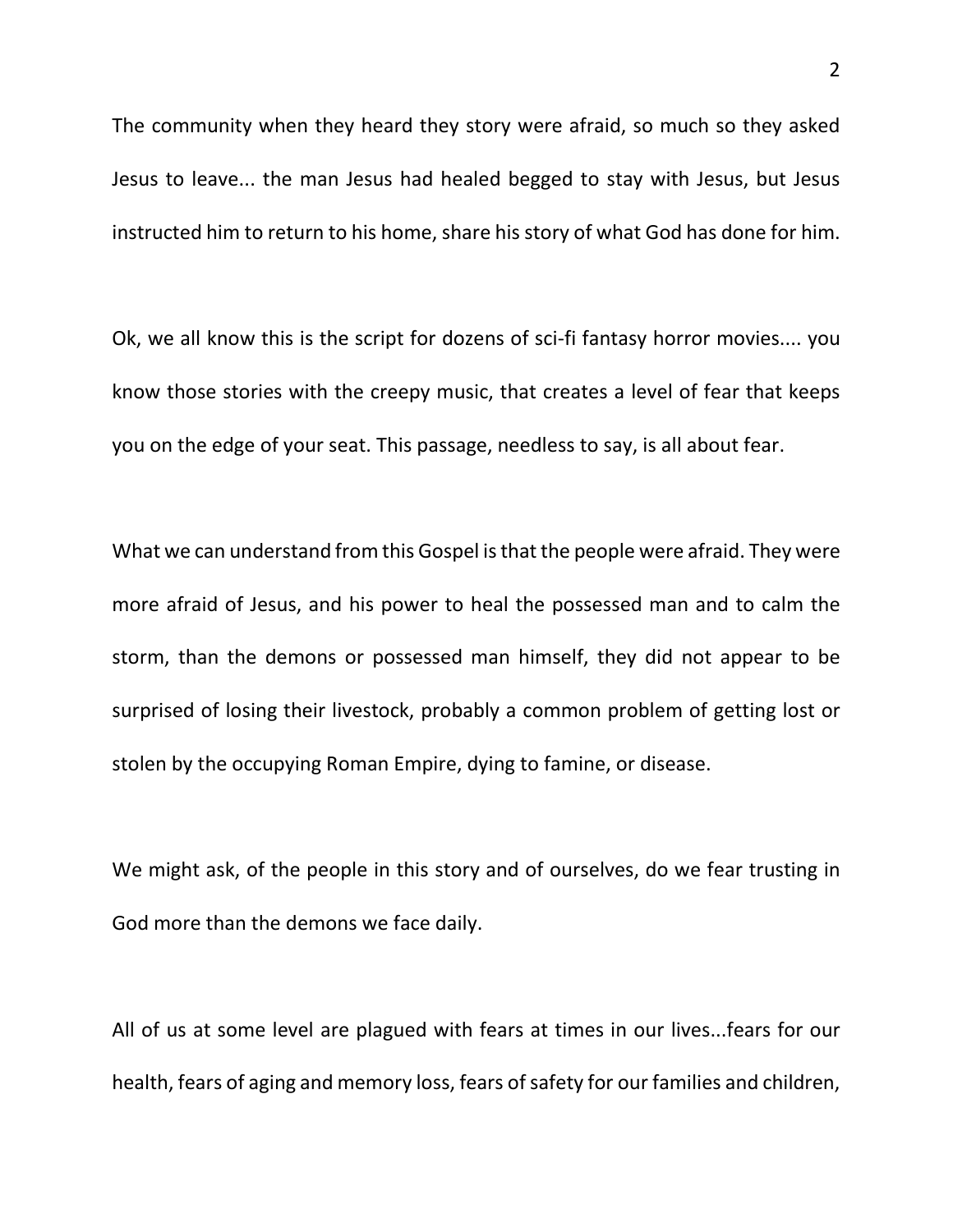fears of gun violence in our churches, fears of a civil insurrection, fears for the future of the human race. I do believe that there are demons to fear. There are individuals, ideas, that deep down we would rather keep separated from us...in prisons, or shackles and under guard to be sure, but also more subtly in other neighborhoods, states, or regions of the country. I confess, I am fearful of Florida, the deep south, and frankly stay away.

It is fair to ask ourselves, who is in control really? The agencies that keep demons in prisons and shackles, the possessed who hide on the fringes of our society...depending on our perspective they might be homeless, immigrants, other tribes, languages, or races, or white supremist?

There are also the demons that we might describe as the challenges we face that prevent us from becoming what God is calling us to be and to do as cocreators of God's peaceful reign of heaven. Certainly, we are confronted with perhaps even possessed by mental illness, addictions, destructive habits, anxiety, and lethargy.

This Gospel, and the multitude of healing stories in the Gospels, is about the power of trust and faith in God. In a couple of weeks, we will hear in Luke the sending of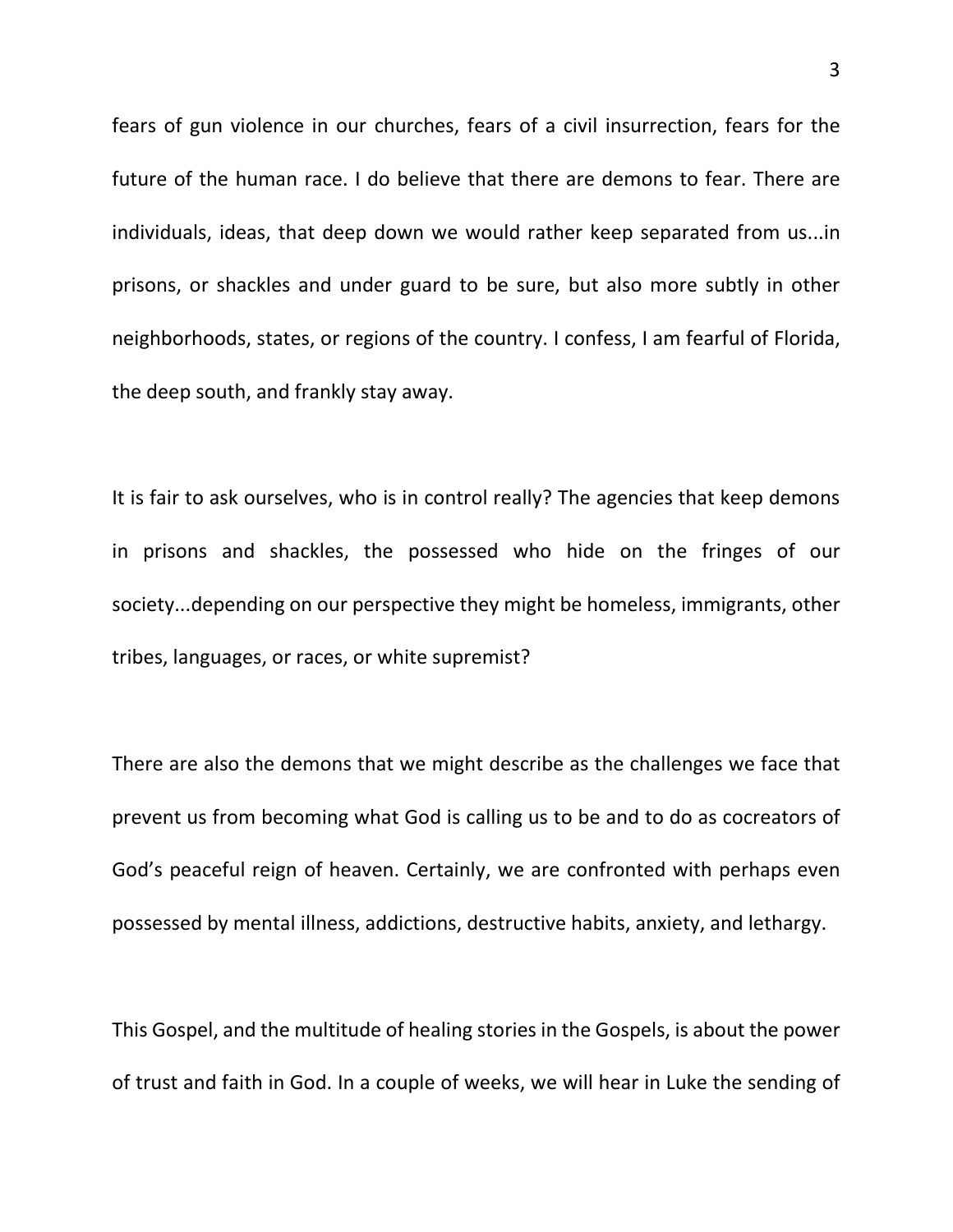the 70, who returned and shared with Jesus in amazement that they too in Jesus' name were able to cast out demons. Their formation has come a long way from being afraid in the stormy sea and the power of Jesus over the winds and waves to casting out demons.

In today's Gospel the demented man has been healed, the legions of demons have been cast out, and he has been made whole. Further, he has been saved...restored, he became not only a follower of Jesus but also proclaimed his story to his community.

Consider my paraphrase of the first three steps in the 12 step program of AA. Consider these a prayerful plan to challenge our own fears and demons .

- 1. We admit, recognize that we are totally powerless over our demons, fears, addictions.. and that the world around us is out of control and unmanageable.
- 2. We commit to believe, to trust, that a power greater than ourselves, either personally or communally, could assist in bringing or restoring order, peace, sanity to ourselves, our families, and our communities.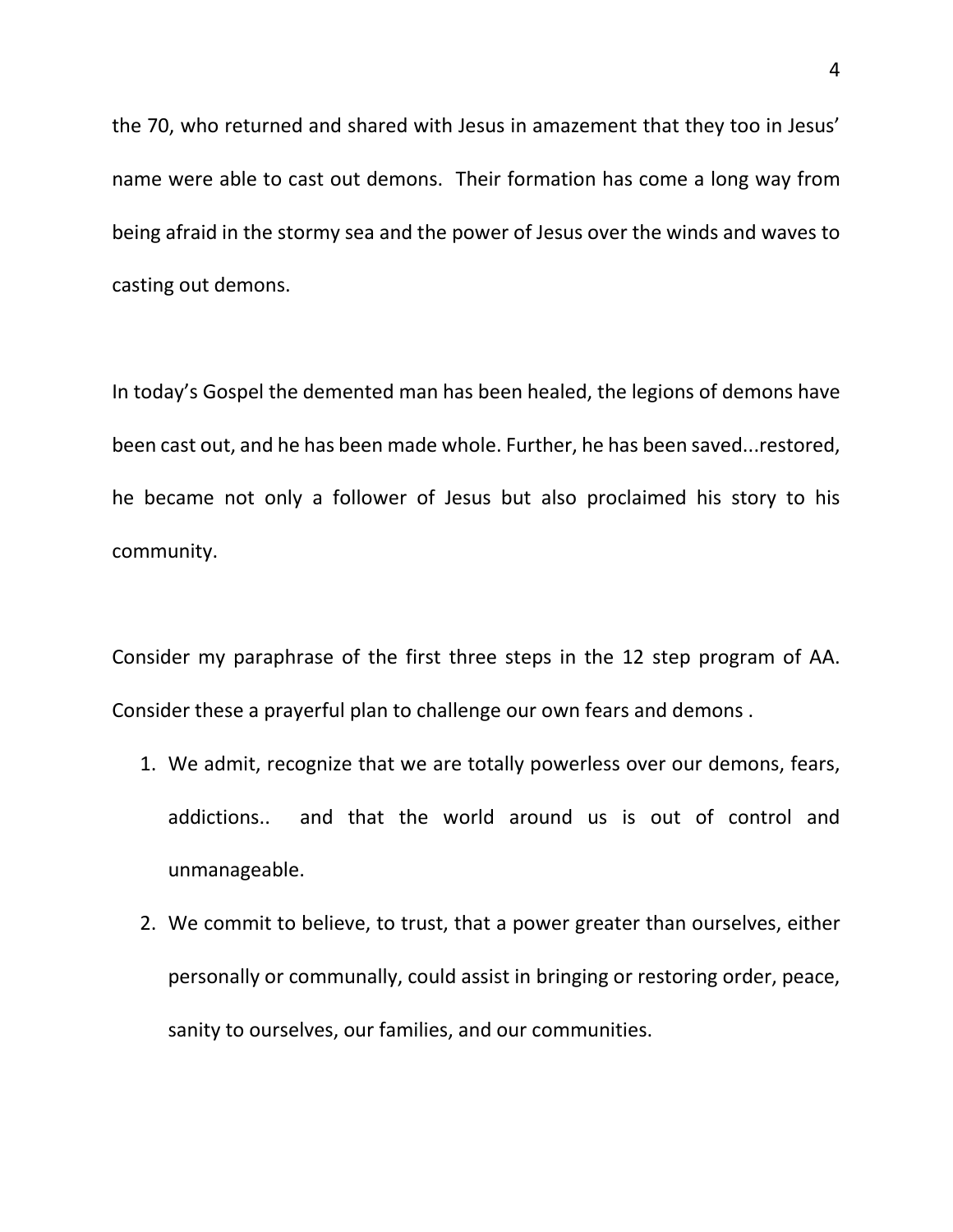3. We make a personal decision, each and every day, to follow the Way of Jesus, The Way of Love, and trust our lives to the care and stewardship of God, as we understand God to be.

I would be the last person to suggest this is easy...certainly it is not for me. It is clearly, one day at a time. I love the Sufi saying, praise Allah without ceasing, but tie your Camel to a Post, and I have gotten really proficient at tying knots.

I want to be able to end gun violence, to protect immigrants, dismantle racism, to save the planet...my ego, my demon if you will, gives me the false sense that I might have some influence to make that happen with help from others.

Nevertheless, I understand deeply, I trust that the response in our baptismal covenant, I will with God's help is without doubt, a foundational truth.

Jesus brings to this story a confrontation with power, the power of demonic possession, the power of fear. The people of Jesus, the disciples, are becoming a movement for liberation. They are beginning to understand that Jesus can calm a storm, walk on water, heal the sick, raise the dead, and cast out demons.